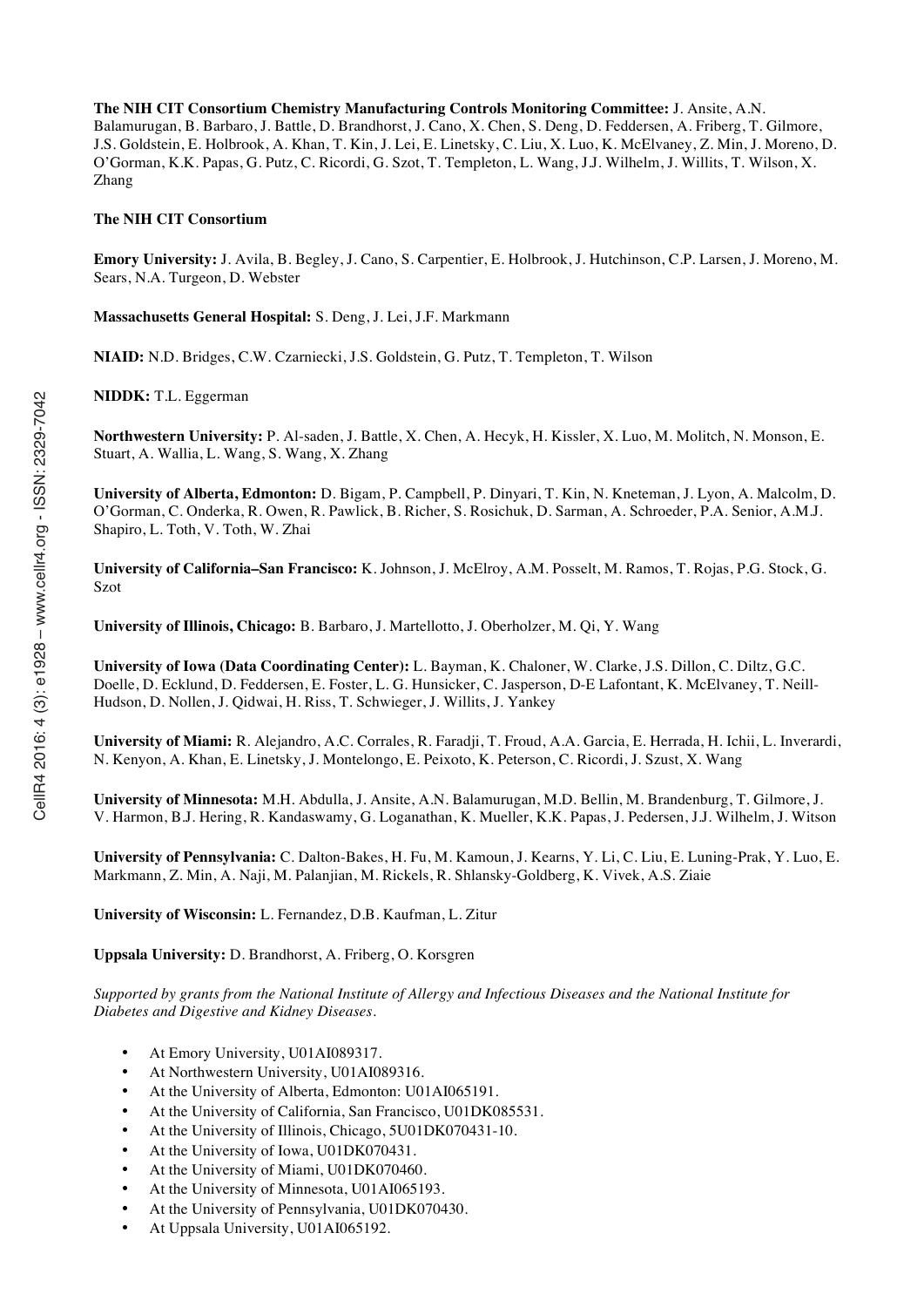*In addition, the study was supported by the following GCRC and CTSA awards:*

- At Emory University: UL1TR000454.
- At Northwestern University: 5UL1RR025741 and 8UL1TR000150.
- At the University of California, San Francisco, UL1TR000004.
- At the University of Illinois, Chicago, UL1TR000050.
- At the University of Miami: 1UL1TR000460.
- At the University of Minnesota: 5M01-RR000400 and UL1TR000114.
- At the University of Pennsylvania: UL1TR000003.

Address correspondence to: Camillo Ricordi MD, Chairman, CIT Steering Committee, ricordi@miami.edu

# **To cite this article**

*Raw Material Specification, OptiPrep – Standard Operating Procedure of the NIH Clinical Islet Transplantation Consortium*

CellR4 2016; 4 (3): e1928